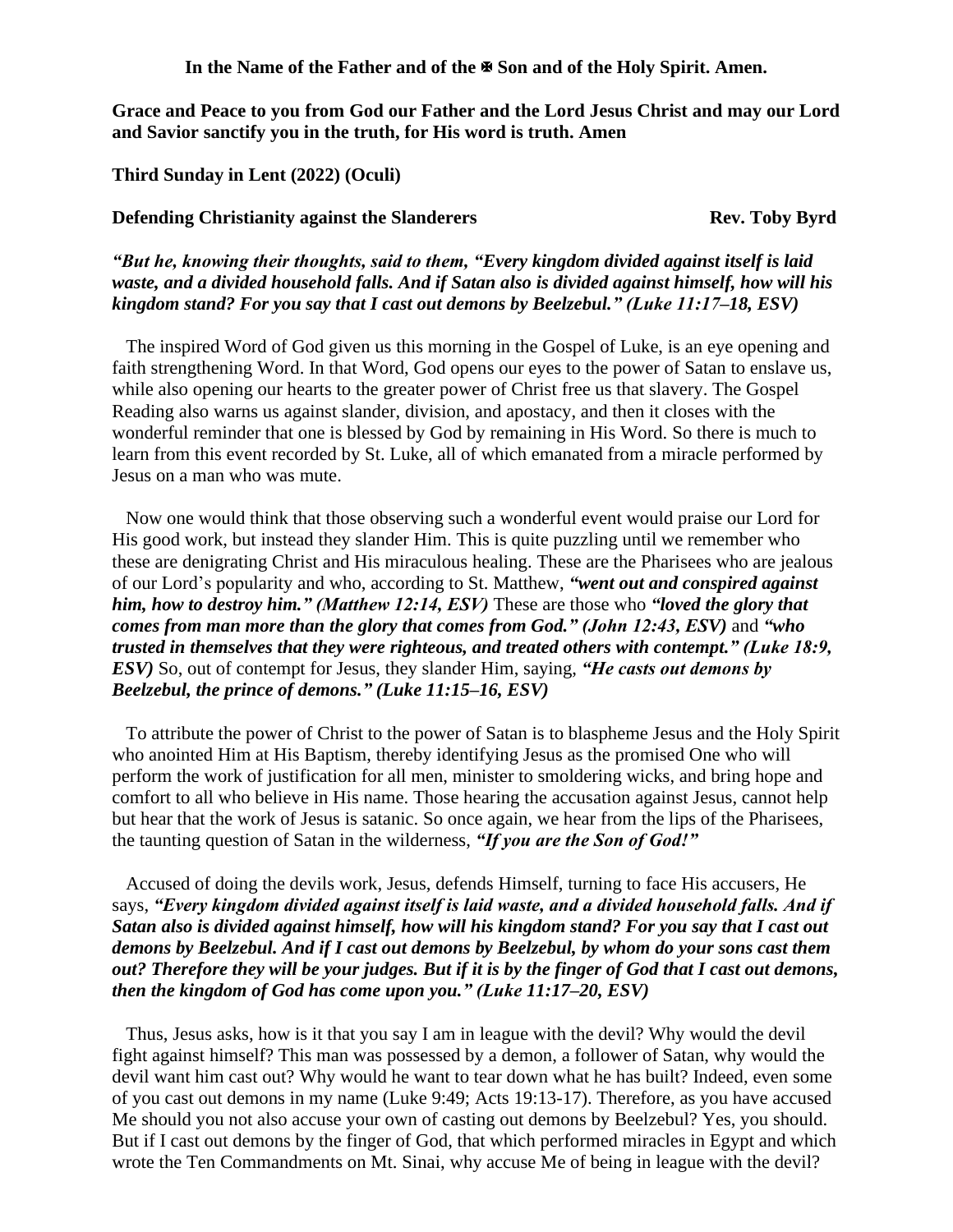Rather than accuse Me, shouldn't you give all glory to God, for these healings are His work performed through Me. Do you not know that you are standing in the very presence of God? Look, *"When a strong man, fully armed, guards his own palace, his goods are safe; but when one stronger than he attacks him and overcomes him, he takes away his armor in which he trusted and divides his spoil." (Luke 11:21–22, ESV)* 

The image our Lord paints reminds His hearers that there is a battle between Jesus and the devil, a battle which is ongoing. What they just witnessed was His power over Satan. Through the Word of God He overcomes the devil, defeating him by rescuing a poor man who had been taken captive by one of his demons. Casting out the demon, liberating his captive, was a vivid demonstration of our Lord's power over Satan. Furthermore, the battle will conclude with His final victory over Satan on the Altar of the Cross as He fulfills the songs of Isaiah's Suffering Servant, pouring out His life as the final offering for the sins of the world.

Jesus has just encountered opposition to what could only be consider as loving in His healing of the mute, but should this surprise us? I think not. These same enemies who oppose Him also oppose His Word of the Gospel, that Word which rescues all who hear it from the crippling effects of sin. Moreover, that same Word of the Gospel encounters great opposition today. Therefore, Jesus says, wake up, for, *"Whoever is not with me is against me, and whoever does not gather with me scatters.*" *(Luke 11:23, ESV)* A little later in St. Luke's gospel, Jesus says, *"I tell you, everyone who acknowledges me before men, the Son of Man also will acknowledge before the angels of God, but the one who denies me before men will be denied before the angels of God." (Luke 12:8–9, ESV)* So wake up all you who call yourselves followers of Christ, for like Jesus you, too, must be in the service of *Defending Christianity against the Slanderers.* Like Jesus, you must be an apologist for the faith.

An apologist? What is a Christian apologist? A Christian apologist is one who engages in Christian apologetics. Apologetics does not mean to apologize, that is to be sorry for being a Christian; rather, it means to defend the faith delivered to the saints. St. Jude appeals to us, saying, *"I found it necessary to write appealing to you to contend for the faith that was once for all delivered to the saints. For certain people have crept in unnoticed … ungodly people, who pervert the grace of our God into sensuality and deny our only Master and Lord, Jesus Christ" (Jude 1:3-4 ESV).*

Apologetics means to defend the doctrine of God's Word, in all circumstances. When you are engaged in discussing Christian doctrine, you are called upon by our Lord Jesus to defend the Word of His Father, that Word given you in Holy Scripture. When you are confronted by the ways of the world, which are contrary to the Word of God, you are called upon to defend God's Word, thereby, refuting false doctrine! So the question under consideration this morning is, are you living your life *Defending Christianity against the Slander of the world,* are you committed to defending your faith, standing for the truth of Holy Scripture, or are you simply an apologist, apologizing and making excuses for your faith? Are you willing to allow others to denigrate and blaspheme our Lord, our faith, and His Church, or are you with the Lord, acknowledging Him before men?

Jesus asks, *"If Satan also is divided against himself, how will his kingdom stand?" (Luke 11:18, ESV)* This is true of so many things in life, especially the church. Can there be true koinonia, true communion, when the Word of God is not taught in all its truth and purity and the Sacraments are not distributed according to God's divine will. The past five centuries have taught us that without true unity of doctrine, the church will be divided. Some will be true followers of Christ while others will not, yet still call themselves members of the Christian church. But such has been the case since the beginning.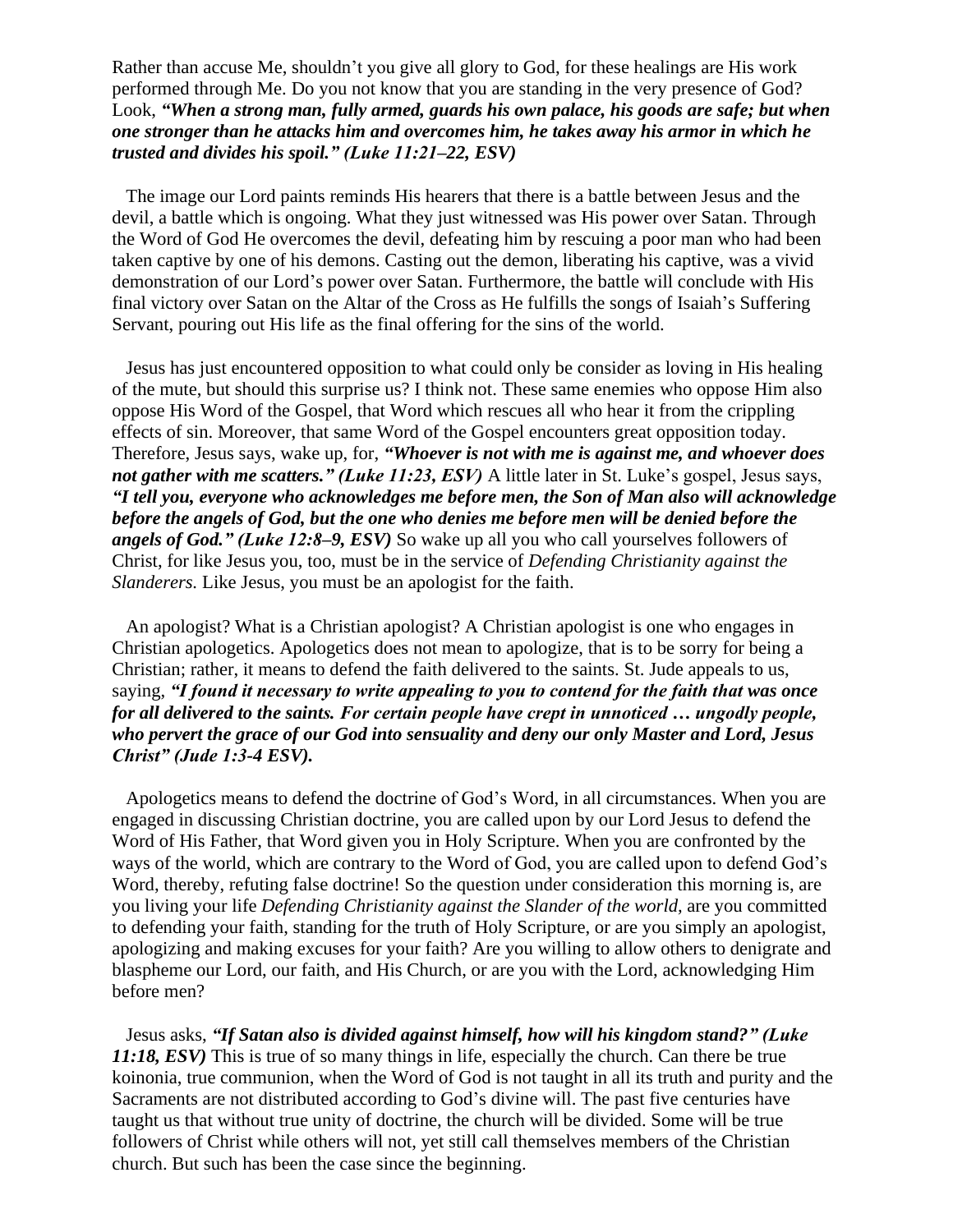In life there are two paths, one leads to Jesus and eternal life the other leads to Satan and eternal death. Through the Gospel Jesus calls you to follow Him to eternal freedom, and by enticing you through works of the flesh, Satan invites you to eternal slavery. Man by nature desires to be his own god, but if one knows and keeps the truth of God's Word, they will cast aside their natural desire and follow Jesus. Here is where you as an apologist come in.

Throughout your daily activity you encounter those who do not believe or who are not of the faith. Such as these are easily recognized by their life choices. Today's secular society, devoid of God's Word, is overcome with following Satan and the works of the flesh. But Holy Scripture tells us we are not to live that way. You are not to live according to works of the flesh which are evident in society, *"sexual immorality, impurity, sensuality, idolatry, sorcery, enmity, strife, jealousy, fits of anger, rivalries, dissensions, divisions, envy, drunkenness, orgies, and things like these."* St. Paul reminds you, *"I warn you, as I warned you before, that those who do such things will not inherit the kingdom of God." (Galatians 5:19–21, ESV)* Therefore, when you encounter such works encourage those who engage in those activities to refrain from them, telling them they are sins against God, sins which will cost them their eternal soul. Oh, I know, it isn't easy to confront a friend or colleague with the truth, but remember, your words of warning may well be used by the Holy Spirit to awaken them to the danger their life choices place them in, and your words of comfort and mercy in Christ may well be used by the Holy Spirit to turn their hearts to God in repentance, delivering God's gracious gift of faith. Then, according to the words of Jesus, you have made a disciple and gained a brother. (Matthew 18:15; 28:19)

As for false doctrine and false worship, these abominations are all around. Syncretism and unionism flourish within the Christian community and they are contrary to Scripture. Furthermore, the ancient heresies of Pelagianism and Arianism run rampant within the church today. Indeed, a house of worship that claims to honor God but has no room for Christ is in fact a *"synagogue of Satan" (Rev. 2:9; 3:9)* Like every person, every house of worship has its occupant, either Christ or Beelzebul.

To be a disciple of Christ and an apologist for the faith you first realize who you are, a member of the one true Church: the church of Luther and Chemnitz, Augustine and Athanasius, Justin and Ignatius, Peter, and Paul. The Church, *"built on the foundation of the apostles and prophets, Christ Jesus himself being the cornerstone, in whom the whole structure, being joined together, grows into a holy temple in the Lord." (Ephesians 2:20–21, ESV)* You are a member of that holy temple.

Thus you defend that membership knowing that you were recreated in Christ Jesus by the finger of God in the blessed waters of Baptism. In those blessed waters you were raised from death to life, adopted by God and made a child of His, robed in the very righteousness of His beloved Son, Jesus Christ and promised eternal life. As you grew in the faith, you were catechized in six chief parts of the Christian faith that you may stand ready, steadfast, and certain in your defense of the one, true Christian and apostolic church, standing ready to defend the Trinity: to defend God who alone is the Creator who has made you and all creatures, given you your body and soul, eyes and ears, and all your members, reason, and senses while defending you against all danger and evil, you are to defend the Son who alone is the Redeemer, who is begotten from the Father from all eternity and yet is also true man, born of the Virgin Mary, who has redeemed you, a lost and condemned person, purchased and won you from all sins, from death, and the power of the devil, not with gold or silver, but with His holy, precious blood, and His innocent suffering and death, and that He has risen from the dead and lives for all eternity, and you are to defend the Holy Spirit the Sanctifier, who alone brought you to faith, thus it is not by your reason or strength, but only by His call through the Gospel, that He has enlightened you with His gifts, sanctified you and kept you in the true faith. And on the last day He will raise you